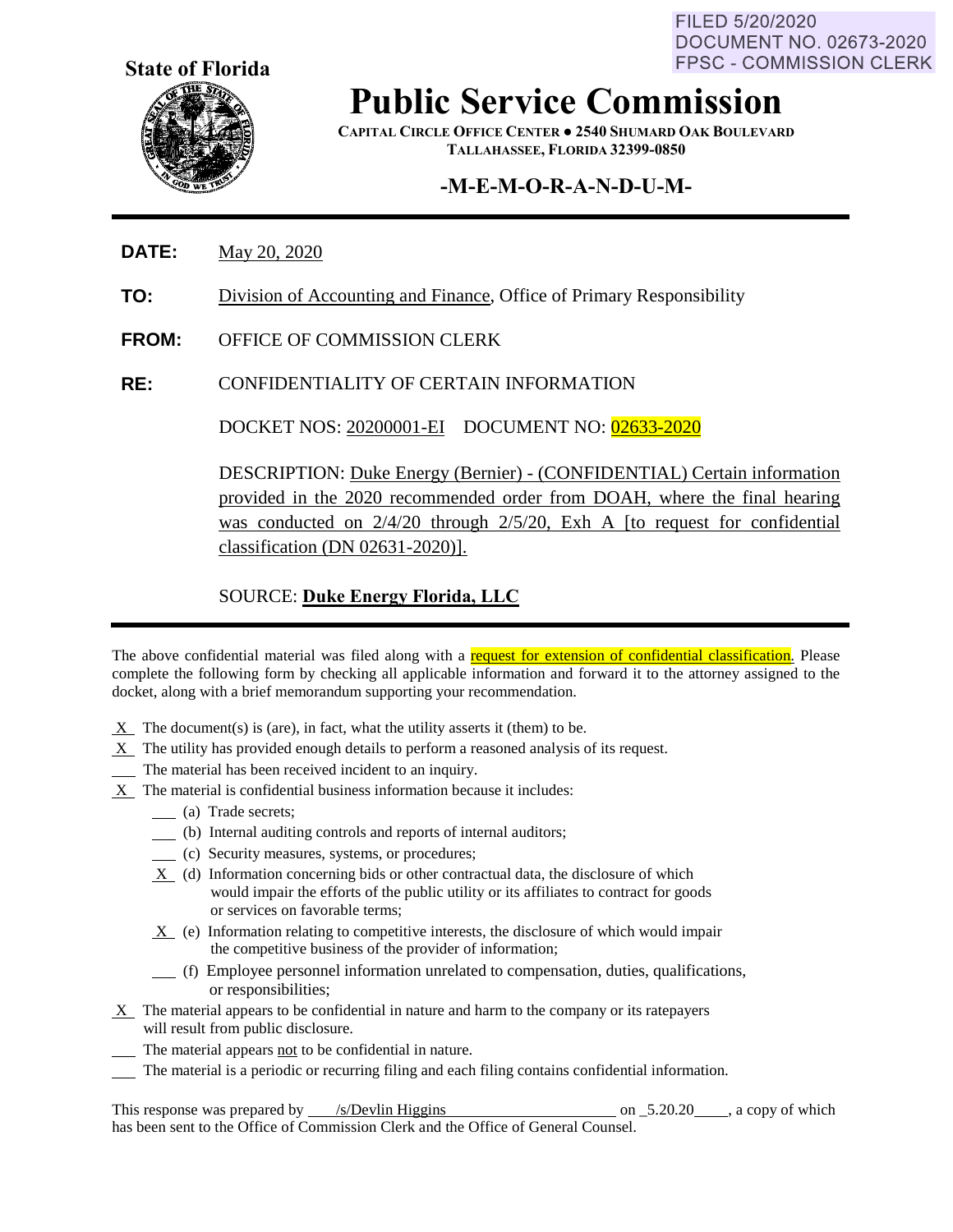#### **State of Florida**



# **Public Service Commission**

**CAPITAL CIRCLE OFFICE CENTER ● 2540 SHUMARD OAK BOULEVARD TALLAHASSEE, FLORIDA 32399-0850**

### **-M-E-M-O-R-A-N-D-U-M-**

**DATE:** May 20, 2020

**TO:** Suzanne S. Brownless, Special Counsel, Office of the General Counsel

**FROM:** Devlin Higgins, Public Utility Analyst IV, Division of Accounting & Finance

**RE:** CONFIDENTIALITY OF CERTAIN INFORMATION

DOCKET NO: 20200001-EI DOCUMENT Nos: 02633-2020

DESCRIPTION: Duke Energy (Bernier) - (CONFIDENTIAL) Certain information provided in the 2020 recommended order from DOAH, where the final hearing was conducted on  $2/4/20$  through  $2/5/20$ , Exh A [to request for confidential classification (DN 02631-2020)].

SOURCE: Duke Energy Florida

Pursuant to Section 366.093, Florida Statutes (F.S.), and Rule 25-22.006, Florida Administrative Code, Duke Energy Florida (DEF or Company) requests confidential classification of certain information provided in order to compose the Recommended Order (RO) submitted by the Division of Administrative Hearings (DOAH). Due to concerns regarding the maintenance of confidentiality with respect to the information subject to this request, the Florida Public Service Commission by Order No. PSC-2019-0484-FOF-EI, and Document No. 10846-2019, sent this matter for hearing to the Florida Division of Administrative Hearings.<sup>[1](#page-1-0)</sup> The information provided by DEF for the RO was available to the Office of Public Counsel, the Florida Industrial Power Users Group, White Springs agricultural Chemicals, Inc., d/b/a PCS Phosphate – White Springs, and Staff of the Florida Public Service Commission, collectively referred to as the "Parties" to the proceeding at DOAH concerning operations at Plant Bartow.

The Company is claiming confidentiality of its filing under Section 366.093(3)(d), F.S., and Section 366.093(3)(e), F.S. Per the Statute, propriety of confidential business information includes, but is not limited to: Subsection (d) "[i]nformation concerning bids or other contractual data, the disclosure of which would impair the efforts of the public utility or its affiliates to contract for goods or services on favorable terms," and Subsection (e) "[i]nformation relating to competitive interests, the disclosure of which would impair the competitive business of the provider of the information."

<span id="page-1-0"></span> $\overline{a}$ 1 Order No. PSC-2019-0484-FOF-EI, Issued November 18, 2019, Docket No. 20190001-EI, *In re: Fuel and purchased power cost recovery clause with generating performance incentive factor*.